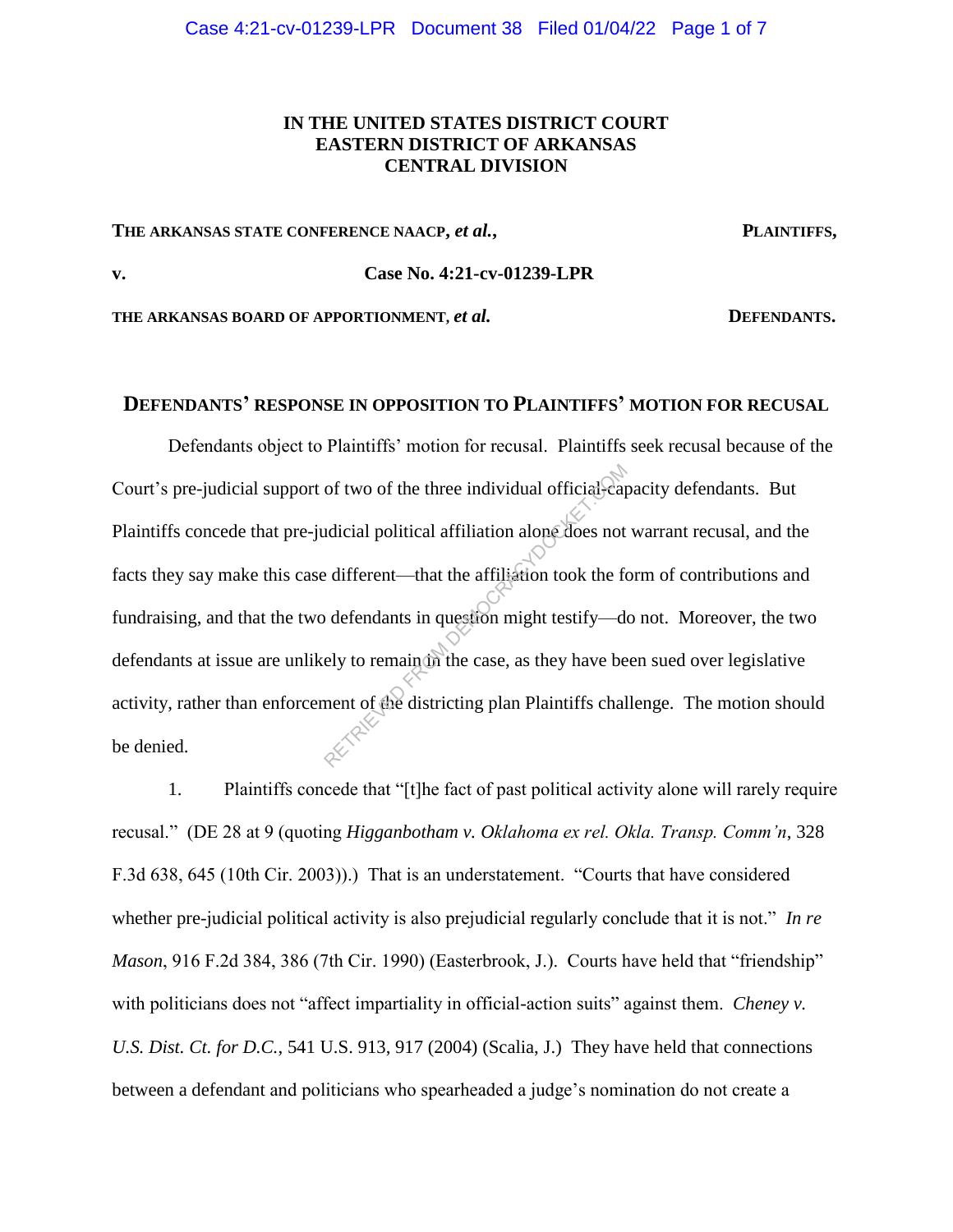#### Case 4:21-cv-01239-LPR Document 38 Filed 01/04/22 Page 2 of 7

reasonable appearance of potential bias. *See Home Placement Serv., Inc. v. Providence J. Co.*, 739 F.2d 671 (1st Cir. 1984); *In re United States*, 666 F.2d 690 (1st Cir. 1981); *cf. Mason*, 916 F.2d at 386, 387 (glossing these cases as involving "sponsorship" by a "judge's patron"). And they have held that a judge's pre-judicial contributions to an official-capacity defendant are not disqualifying. *See id.* at 387.

2. Indeed, when the Sierra Club famously sought Justice Scalia's recusal from an official-capacity suit against Vice President Cheney on account of their going on a duck hunt, Justice Scalia could find not a single instance of recusal on account of political affiliation that "involve[d] an official-action suit." *Cheney*, 514 U.S. at 922. And Plaintiffs cite no case in which a judge held he was required to recuse under 28 U.S.C.  $\cancel{455}$  on account of political affiliations with an official-capacity defendant. *See infra* ¶¶ 8-9 (addressing the two cases Plaintiffs cite as authority for recusal). In suit." Cheney, 514 U.S. at 922. And Required to recuse under 28 U.S.C. 455 on<br>equired to recuse under 28 U.S.C. 455 on<br>eapacity defendant. See inframe 8-9 (add<br>r recusal).<br>In recusal).<br>In recusal is that judges need not

3. The consensus that judges need not recuse on account of pre-judicial political support of, or even continuing friendships with, politicians sued in their official capacity exists for at least two reasons. The first is necessity, and the consequences for perceptions of the judiciary that follow. "It is common knowledge . . . that the first step to the federal bench for most judges is either a history of active partisan politics or strong political connections." *Home Placement Serv.*, 739 F.2d at 675. And "[m]uch contemporary litigation challenges the conduct of government, so that many judges are asked to decide whether those whose political goals the judges share (or oppose: there is no difference) have conducted their offices in keeping with the Constitution and laws." *Mason*, 916 F.2d at 386-87. The consequence of these two realities is that requiring recusal on account of pre-judicial political affiliation—or opposition—"would be utterly disabling." *Cheney*, 541 U.S. at 916. And given just how commonplace and unavoidable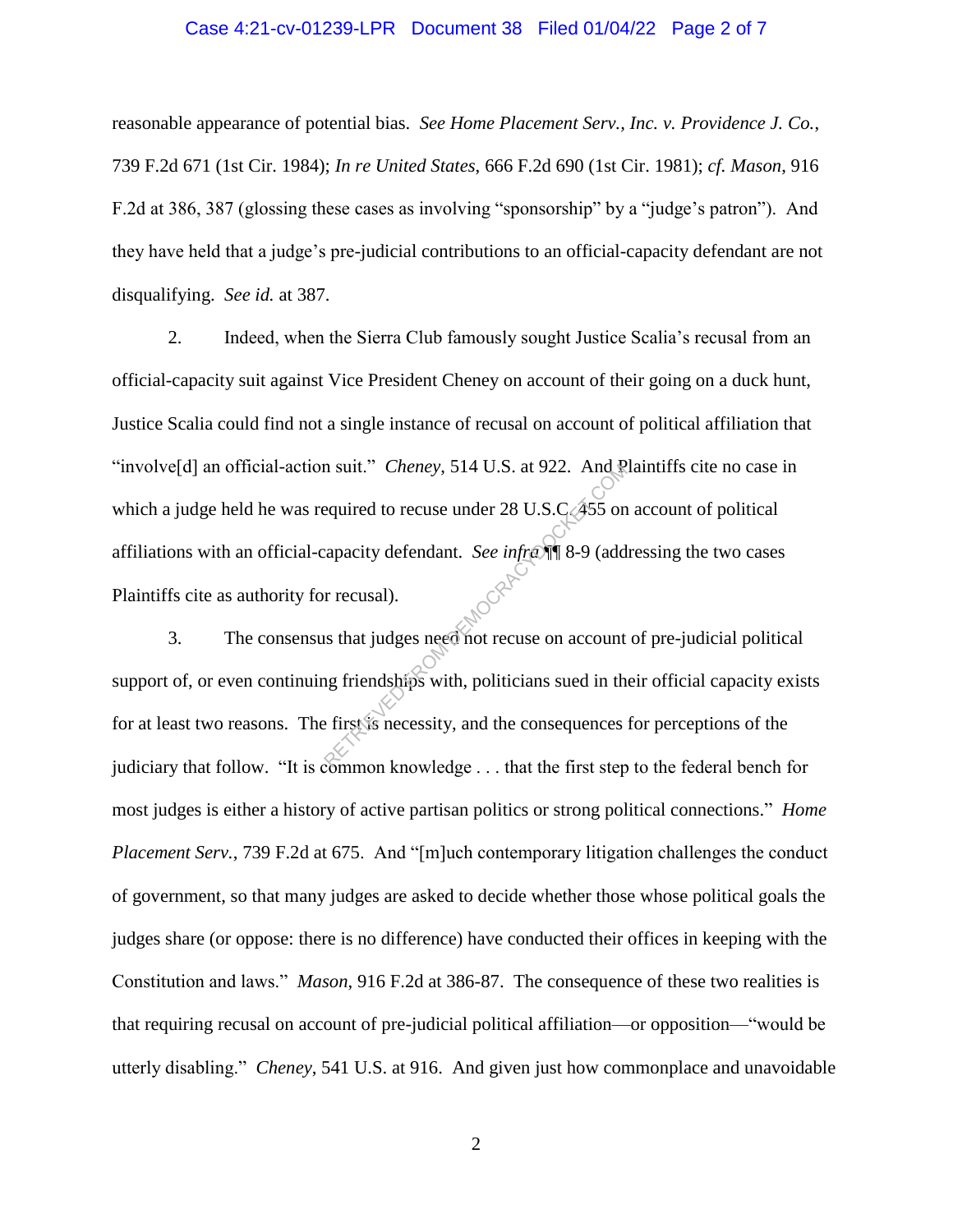#### Case 4:21-cv-01239-LPR Document 38 Filed 01/04/22 Page 3 of 7

it is for judges to adjudicate suits against their "political friends," reasonable observers understand that doing so does not undermine a judge's impartiality. *Mason*, 916 F.2d at 387.

4. The second reason that recusal in such cases is not the rule—and to the contrary, is unheard-of—is the distance created by official-capacity suits. Official-capacity suits "seek relief not against [the defendant officer] personally, but against the Government." *Cheney*, 541 U.S. at 917. If they leave office, a new officer steps into their shoes. *Id.* Thus, they generally "have no bearing upon the reputation and integrity" of the defendants. *Id.* at 919. And though there "could be political consequences" for an official if the government loses an officialcapacity suit against him, *id.* at 920, it would be inappropriate for judges to forecast which official-capacity suits might have political consequences in ruling on recusal motions; that would "ask judges to do precisely what they should not do." *Id.*

5. Plaintiffs' principal submission—and attempt to distinguish this uniform body of law—is that this case is different because here, pre-judicial political affiliation took the form of campaign contributions, and helping to raise campaign contributions from others. This, they claim, takes the affiliation in question "beyond [the realm of] casual politics." (DE 28 at 5.) But as Judge Easterbrook wrote of then-District Judge Tinder when—just as in this case—plaintiffs sought his recusal on account of campaign contributions to official-capacity defendants in a Voting Rights Act suit, the fact that "he supported the local candidates of the Republican Party . . . cannot come as a big surprise to the plaintiffs, given the party holding the White House when Tinder became . . . a judge." *Mason*, 916 F.2d at 386. Contributions and holding fundraisers are a large part of how people who are involved in partisan politics—as judicial nominees more often than not are—show their support for their preferred party. And "[c]ontributions raise less at 920, it would be inappropriate for juditions of the political consequences in ruling on what they should not do."  $I_{\phi}$  recipal submission—and attempt to distinguishment because here, pre-judicial political and helpi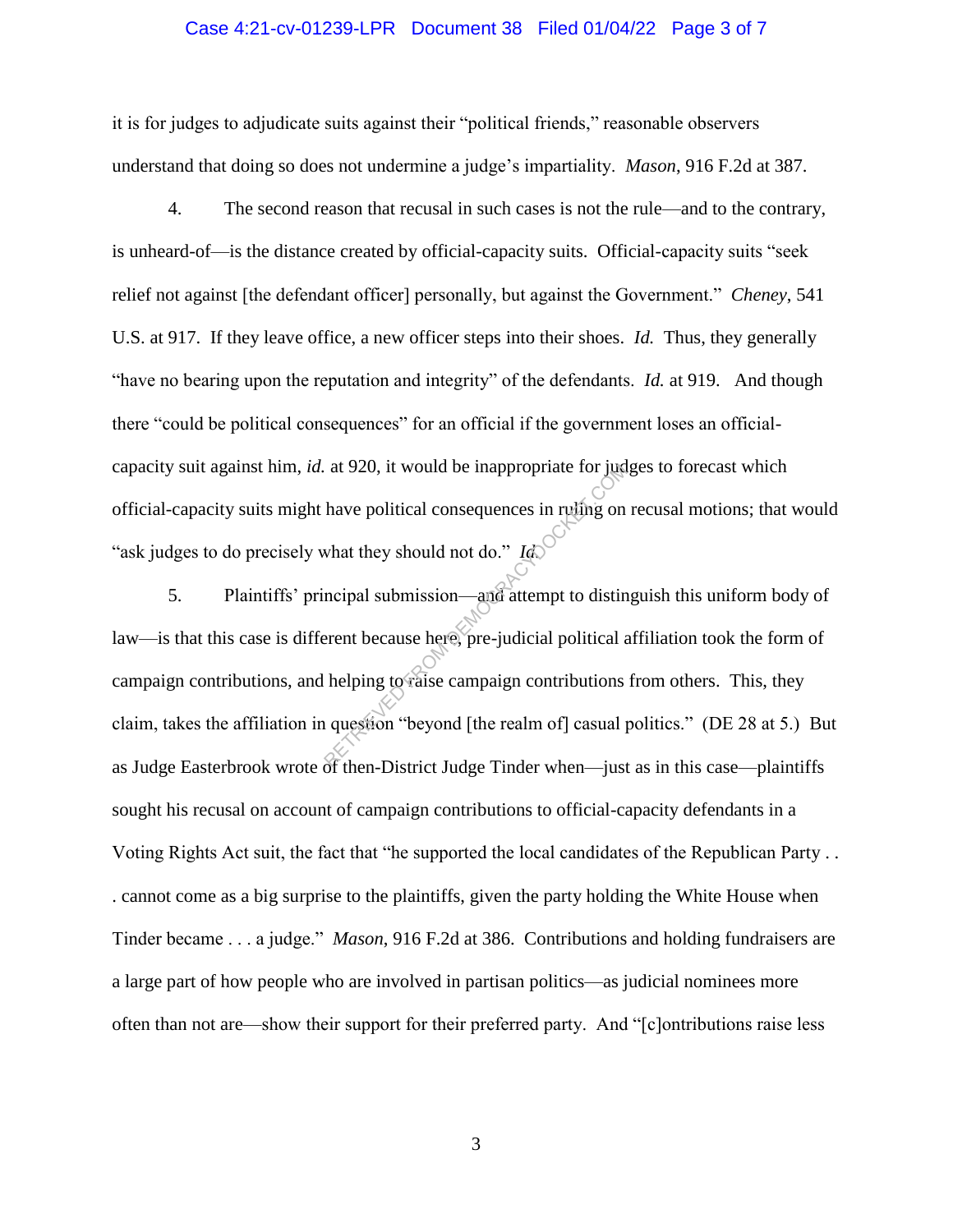#### Case 4:21-cv-01239-LPR Document 38 Filed 01/04/22 Page 4 of 7

doubt" of impartiality than closer sorts of political ties that have been held non-disqualifying, like friendships or relationships with politicians who advanced a judge's nomination. *Id.* at 387.

6. Plaintiffs also argue that Governor Hutchinson and Attorney General Rutledge are not just named defendants in this case, but likely witnesses, as they helped draw the challenged districting plan. Plaintiffs may well seek to call them as witnesses, and Plaintiffs are correct that their justification for the plan is a potentially relevant factor in this case. (DE 28 at 2.) But it does not follow, as Plaintiffs claim it does, that the Court will have to make credibility determinations about whether those defendants subjectively believed in the justifications they may offer. (*Id.* at 5.) Plaintiffs have not made a discriminatory-intent claim; the subjective purposes motivating the plan are not, therefore, at issue here.

7. Rather, what is potentially at issue, like in a constitutional challenge to a state statute, is the legal adequacy of the state interests the State offers, and whether, as a factual matter, those interests could have been achieved via other means, such as the plan Plaintiffs propose. That the Court may have to resolve that kind of dispute no more undermines its impartiality than past contributions to a state legislator would prevent the Court from fairly adjudicating whether a bill he sponsored pursued compelling interests and was narrowly tailored to them. And even if credibility were at stake, the Court's having once supported a witness's political campaign is simply not enough to cause a reasonable observer to doubt whether the Court could fairly judge her credibility. The matrix of the state interests the state offers, and<br>is potentially at issue, like in a constitution<br>of the state interests the State offers, and<br>have been achieved via other means, such a property<br>of the state legislat

8. Perhaps the best argument against Plaintiffs' motion is the weakness of the authority they have assembled to support it. Plaintiffs only cite two cases that they claim support recusal here, and in neither did a court hold that it was required to recuse on account of supporting—or opposing—an official-capacity defendant. In *Burton v. Ark. Sec'y of State*, No.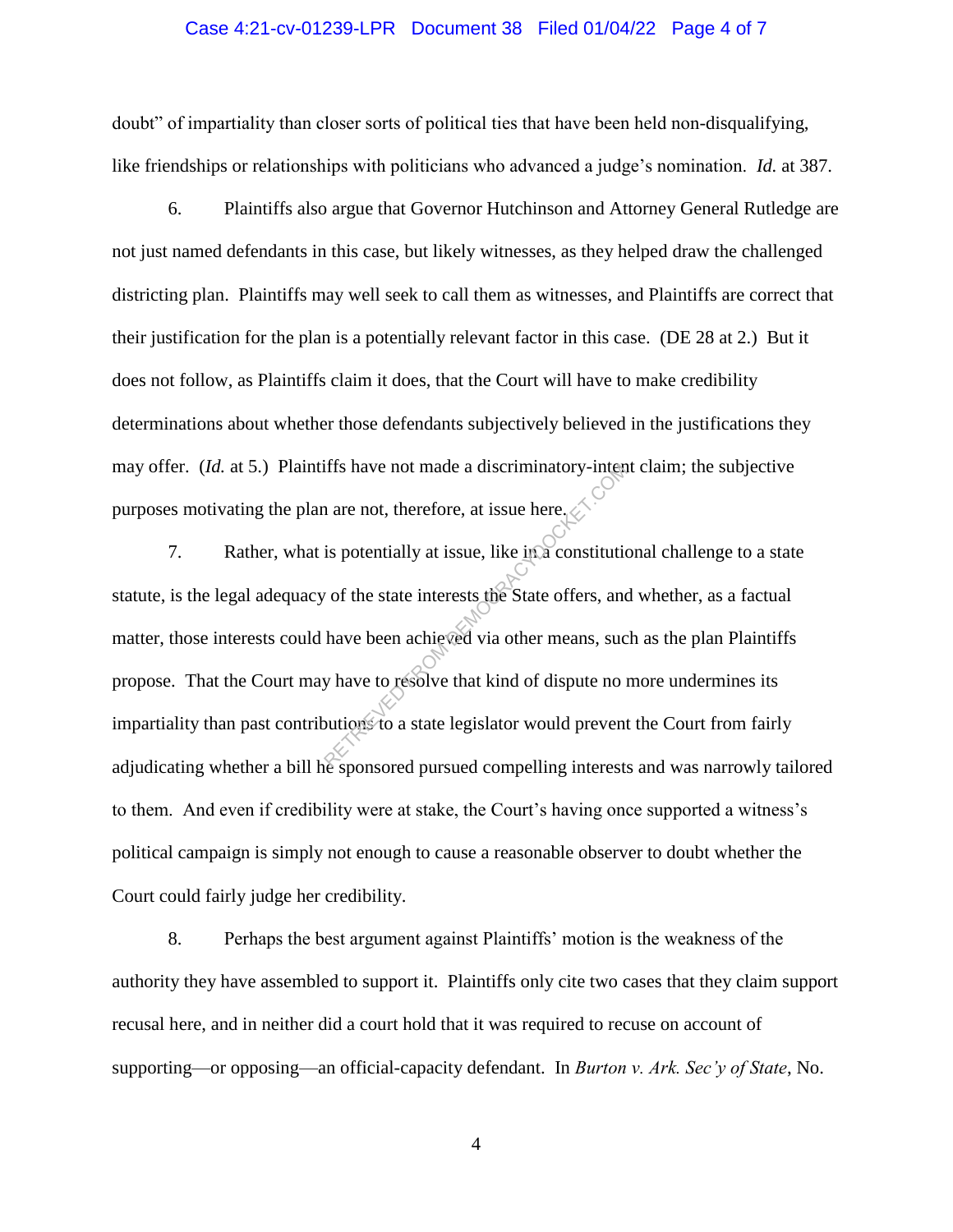#### Case 4:21-cv-01239-LPR Document 38 Filed 01/04/22 Page 5 of 7

4:11-cv-00710-KGB, 2015 WL 1190414 (E.D. Ark. Feb. 26, 2015), Judge Baker declined a request to recuse from a suit against Arkansas's Secretary of State, in his official capacity, on the ground that she hosted a fundraiser for the candidate that the Secretary of State defeated. Plaintiffs point out that Judge Baker listed the unsuccessful candidate, though not his elected opponent, on her recusal list. (DE 28 at 8 (citing *Burton*, 2015 WL 1190414, at \*1).) Judge Baker did not explain, as it wasn't at issue, why she listed that candidate, and it can't be assumed that the sole basis was fundraising activity. More importantly, the unsuccessful candidate was just that: an unsuccessful candidate, suable only in his individual capacity, where there would be a greater risk of personal bias. Judge Baker declined to recuse from hearing an official-capacity suit against the Secretary of State whom she actively opposed through her fundraising efforts. And as Judge Easterbrook has written, "there is no difference" for purposes of recusal between politically supporting a party and politically opposing him. *Mason*, 916 F.2d at 387. Thus, *Burton* is quite on-point precedent for denying recusal here. State whom she actively opposed through<br>State whom she actively opposed through<br>as written, "there is no difference" for pu<br>y and politically opposing him. Mason, 9<br>cedent for denying recusal here.<br>better for denying recus

9. Plaintiffs also cite *United States v. Bobo*, 323 F. Supp. 2d 1238 (N.D. Ala. 2004), claiming it held a political tie justified recusal. The facts of *Bobo* are complicated; the important point, for these purposes, is that the court in *Bobo* actually "determined that he was not required under 28 U.S.C. §§ 144 and 455 to recuse," as Judge Baker observed when *Bobo* was cited to her as authority for recusal in *Burton*. *Burton*, 2015 WL 11090414, at \*8. After reaching that conclusion, the court recused *sua sponte*, reasoning that even "spurious suggestions for recusal" should be heeded in politically sensitive cases in order to avoid "do[ing] anything that is damaging to confidence in the integrity and impartiality of the federal judiciary." *Bobo*, 323 F. Supp. 3d at 1243.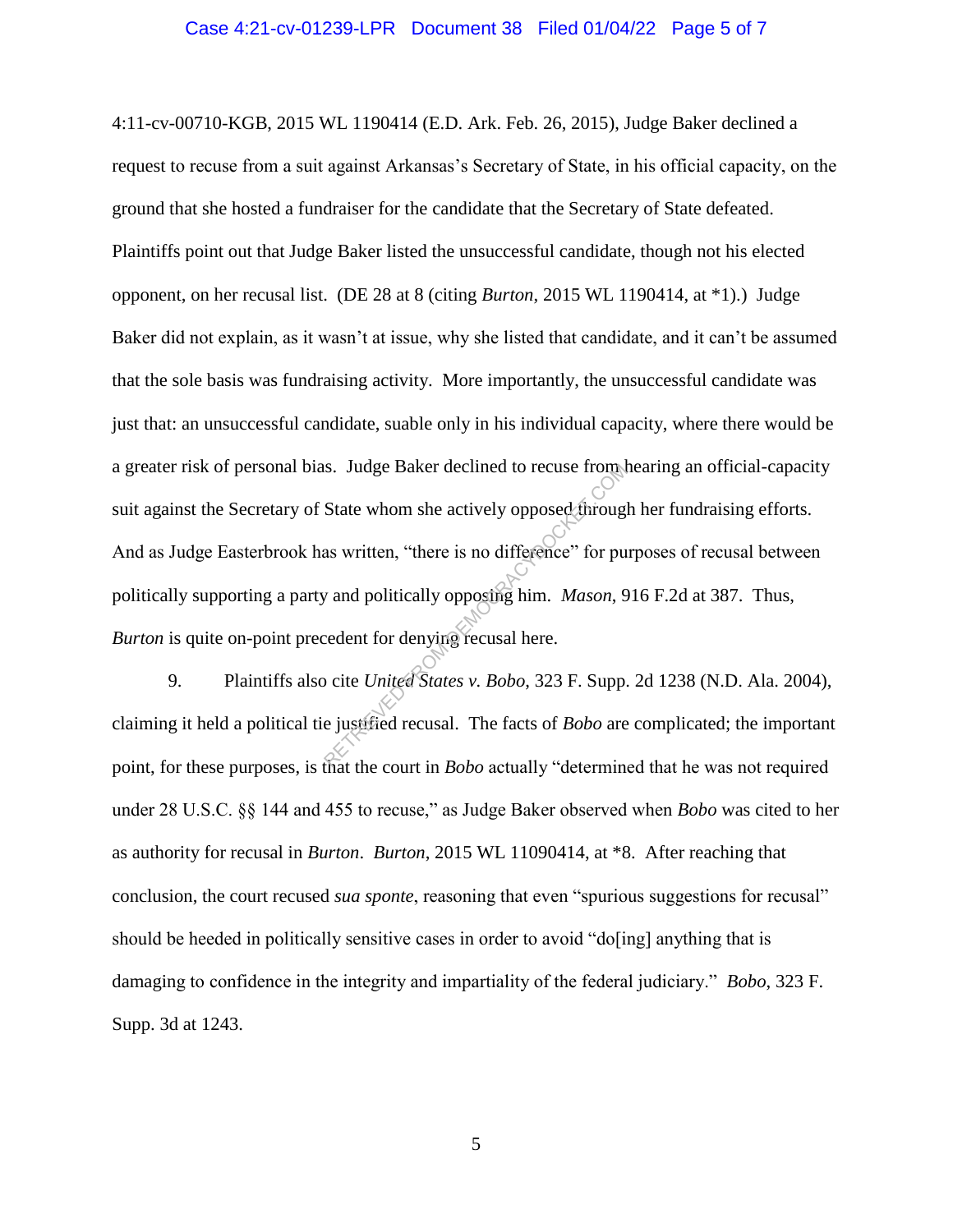#### Case 4:21-cv-01239-LPR Document 38 Filed 01/04/22 Page 6 of 7

10. The court's decision in *Bobo* was certainly well-intended. But to the extent Plaintiffs suggest the Court should follow *Bobo* and recuse *sua sponte* even if recusal is unwarranted under Section 455, following that course would be unwise. Granting requests for recusal over mere pre-judicial political support of named defendants would not burnish the judiciary's reputation, but contribute to tarnishing it. It would help create an appearance that recusal in such cases is justified, and that the judges who deny requests for recusal in such cases—as almost all do—act unethically and are potentially biased. It would encourage other recusal requests that are ungrounded in statute, and allow litigants before this Court to use thin grounds for recusal to judge-shop. As Justice Scalia wrote when presented with a similarly weak request for recusal, "[t]he people must have confidence in the integrity of the [courts], and that cannot exist in a system that assumes them to be corruptible by the slightest friendship or favor." *Cheney*, 541 U.S. at 928. Shop. As Justice Scalia wrote when press<br>
cople must have confidence in the integrit<br>
assumes them to be corruptible by the sl<br>
expansion of the slagger of them does not me<br>
m suit for their legislative activity. Tenne

11. Finally, Governor Hutchinson and Attorney General Rutledge are likely to be dismissed from this suit, so past political support of them does not merit recusal. State officials have absolute immunity from suit for their legislative activity. *Tenney v. Brandhove*, 341 U.S. 367, 376 (1951). Whether an activity is legislative is a functional question, not one of the title that the official engaged in the activity holds. *See Bogan v. Scott-Harris*, 523 U.S. 44, 55 (1998) (holding a mayor acted as a legislator when he proposed a budget to his city council and signed an ordinance into law); *Sup. Ct. of Va. v. Consumers Union of the United States, Inc.*, 446 U.S. 719, 734 (1980) (holding state supreme court justices acted as legislators when regulating the state bar). The Board of Apportionment's members exercise quintessentially legislative authority when they draw state legislative-districting maps. *See Marylanders for Fair Representation, Inc. v. Schaefer*, 144 F.R.D. 292, 300-02 (D. Md. 1992) (holding that a governor